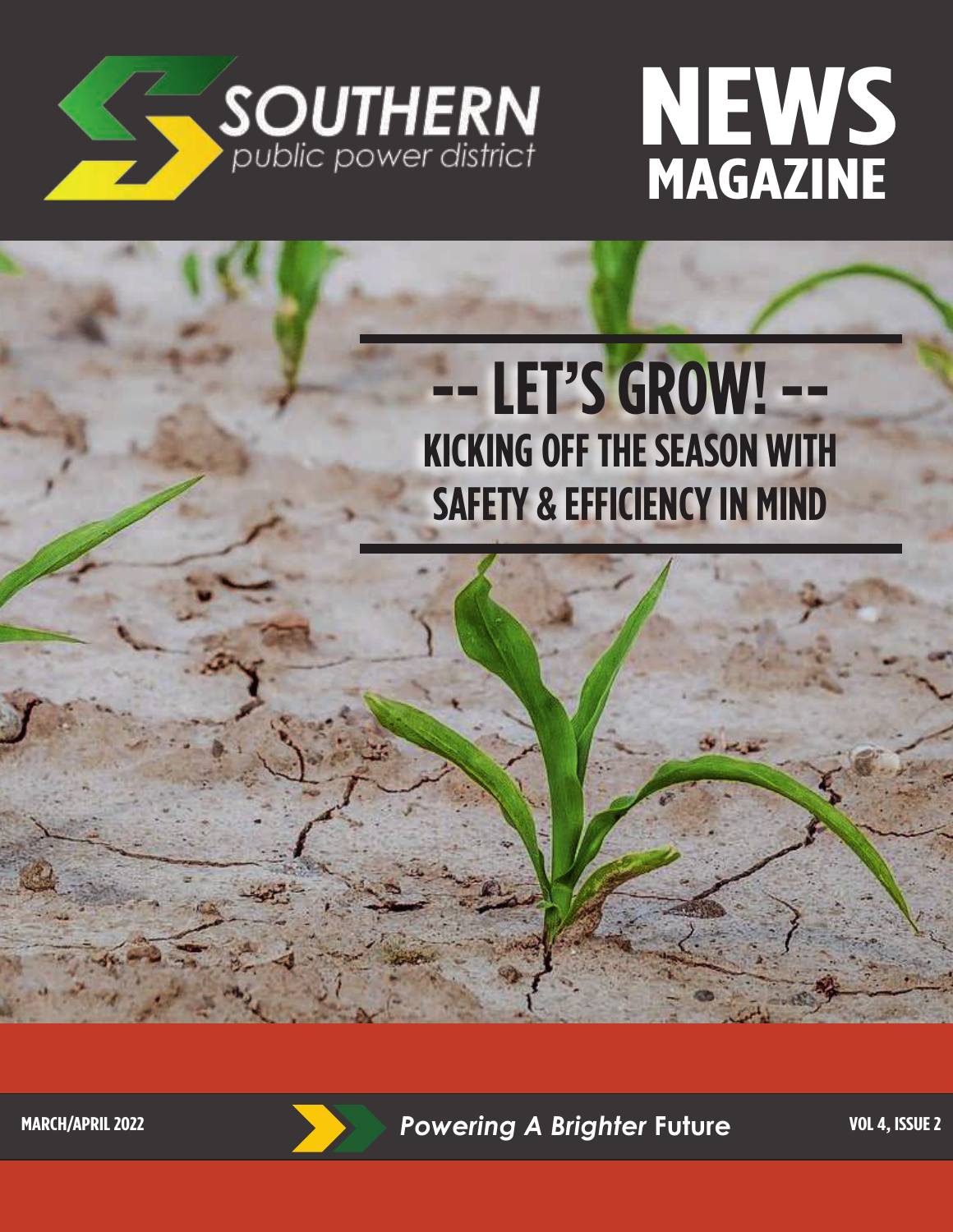

#### **SPPD News Magazine (USPS23530) is published bimonthly by:**

Southern Public Power District 4550 West Husker Highway PO Box 1687 Grand Island, NE 68802-1687 email: ldoose@southernpd.net

Subscription Rates: \$1.00/issue

Non Profit Periodical Postage paid at Grand Island, NE

#### **POSTMASTER:**

**Send Address changes to:** SPPD News Magazine P.O. Box 1687 Grand Island, NE 68802 ldoose@southernpd.net

#### **BOARD OF DIRECTORS:**

Arlon Jacobitz, Chairman Dana Meyer, Vice-Chairman Wayne Anderbery, Secretary Kevin Choquette, Treasurer Larry Benson Rick Bergman Marvin Fishler Lee Grove Neal Katzberg Robert Kieborz Dean Klute Joel Kuehn Mike Lowry Kevan Reeson

#### **PRESIDENT/CEO:**

Neal F. Niedfeldt

#### **ON THE WEB AT:**

www.southernpd.com

#### **FOLLOW US HERE:**



Comments or questions: LeAnne Doose Public Relations Manager ldoose@southernpd.net

# **DISTRICT NEWS**

# **BACHMANN PROMOTED TO NEW POSITION**

Ellie Bachmann has been promoted to serve as the Supervisor of Consumer Accounting at SPPD.

Ellie has been a part of our team for six years, having served as a Customer Services Representative. She is well-versed in our billing systems, and her expertise will provide valuable insight into the streamlining of processes. Her skills will add positive direction to the excellent service our Customer Services Department provides to our customers. Congratulations Ellie! **ELLIE BACHMANN**



# **LINEWORKER SCHOLARSHIP APPLICATIONS DUE APRIL 1ST**

The deadline for SPPD's Lineworker Scholarship Program is fast approaching. All applications must be received no later than April 1, 2022.

This program offers scholarships to high school students attending an accredited utility line study program. Scholarships amount to \$1,000 for students pursuing a one-year program, or \$2,000 for those attending a two-year program. Applicants must reside in Adams, Franklin, Hall, Hamilton, Kearney, Merrick or Phelps Counties.

To learn more about our scholarship program, please contact Brad Kool at Southern Public Power District.

# **JUST FOR FUN!**

Meter numbers are important information within our customers' accounts. When you call to report an outage, it is helpful if you are able to find your meter number quickly, so we can efficiently identify your service location.

We are offering \$10 to the ten SPPD meter numbers listed below. You can find your meter number on the face of your meter, or listed in your billing statement. If you see your meter number listed below, contact our Customer Services Department at 800-579-3019.

| 141031409 | 135450758 | 141028326 | 135448820 | 147731133 |
|-----------|-----------|-----------|-----------|-----------|
| 147731217 | 141028914 | 141019485 | 141029273 | 147731982 |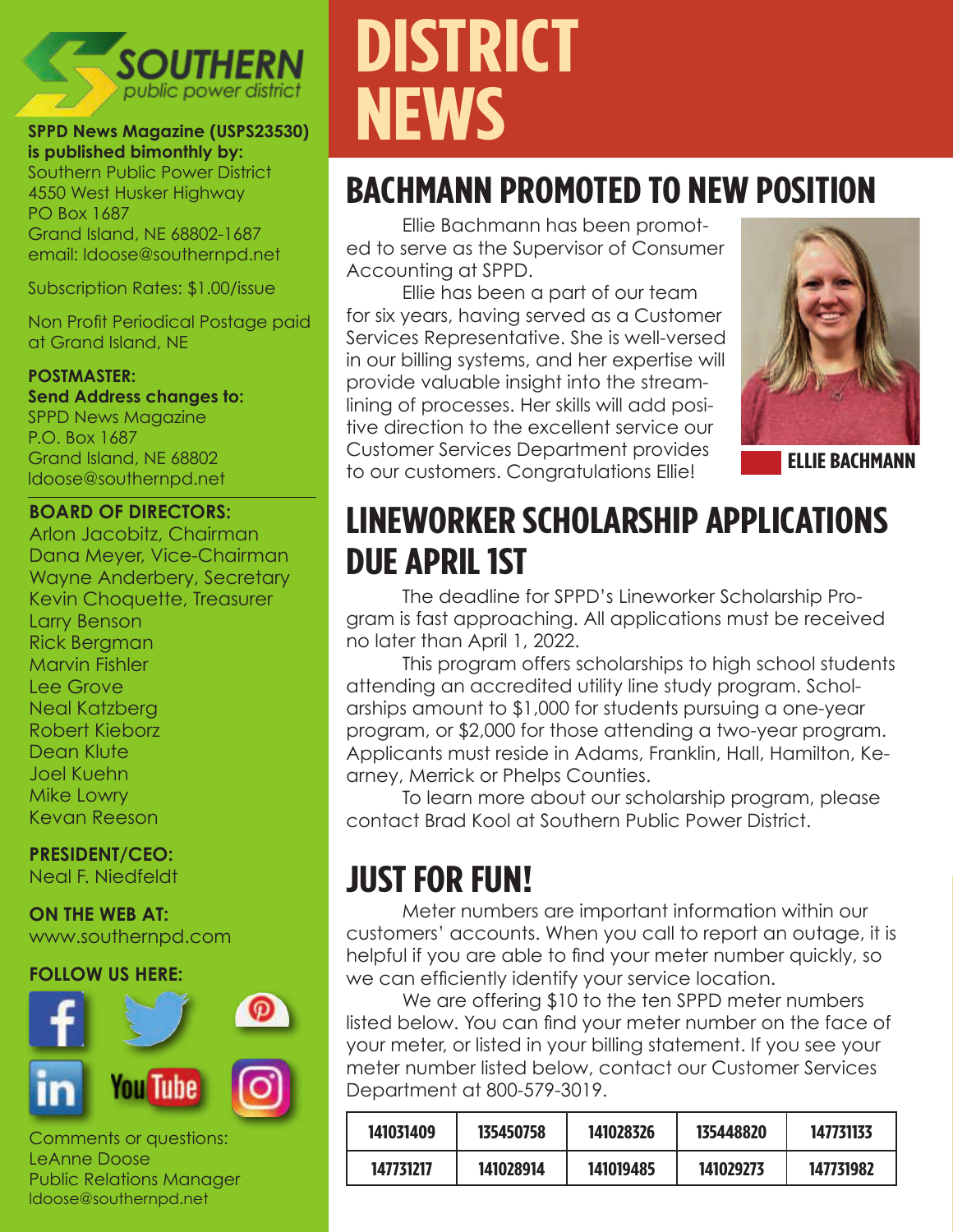# **DISTRICT NEWS**

# **PUBLIC POWER & THE NEBRASKA LEGISLATURE**

In 1933, the Nebraska Legislature created state statues that govern public power districts. Between 1934 and 1946, investor-owned utilities were absorbed by public power districts, making Nebraska the only 100% public power state.

Today, power districts such as SPPD are entrusted with ownership and control of utility infrastructure for the distribution of electric power, and development of programs that provide related services to benefit customers. In order to provide continuous service and reliability, it is essential for us to participate in the state legislative process.

Every year, we monitor bills of interest to public power. As we watch the introduction of new bills, we identify those that bear importance for our industry and take a stance in support or opposition.

Legislative bills are heard at committee hearings and citizens are welcome to share their views for incorporation into the public record. Occasionally, we provide testimony at these hearings in the form of verbal testimony or letters of support or opposition.

This year, SPPD provided verbal testimony in opposition to LB 1046, which called for Governor-appointments of directors and in some cases, chief executive officers for public power districts. This legislation would change the advantage of "local control" in public power, with leaders chosen from the state capitol, rather than from end use customers.

The Nebraska Legislature is composed of 49 senators. Three senators have districts that are located within SPPD's service territory. We thank these representatives for their commitment to service and their attention to issues relating to public power.

## **PRODUCTION COST ADJUSTMENTS: 2021**

Last year, a Production Cost Adjustment (PCA) was returned to our customers. A PCA is a credit passed back to customers from excess margins produced by NPPD, our wholesale provider!

While the individual adjustment on your bill each month may seem small, it adds up to a big number that is returned to customers of SPPD as a whole. At the close of 2021, a total of \$2,424,784 was returned to customers in the form of PCA credits.

## **IN-LIEU OF TAX PAYMENTS**

In 2021, SPPD distributed \$1,238,303 of in-lieuof-tax payments to eight counties in South Central Nebraska served by the District. These payments assist governing bodies to provide basic services to those living in the counties we serve. Divided among the eight counties, the funds were dispersed as follows:

- Adams: \$78,964
- Clay: \$11,648
- Franklin: \$20,393
- Hall: \$389,932

Customers of SPPD are represented by state Senators from Districts 33, 34, 38 and 41.



#### **DISTRICT 33 SENATOR STEVE HALLORAN**

Capitol Address: Room #1115 PO Box 94604 Lincoln, NE 68509 (402) 471-2712 shalloran@leg.ne.gov





**DISTRICT 34**

# **DISTRICT 38 SENATOR DAVE MURMAN**

Capitol Address: Room #1522 PO Box 94604 Lincoln, NE 68509 (402) 471-2732 dmurman@leg.ne.gov



#### **DISTRICT 41 SENATOR TOM BRIESE** Capitol Address: Room #1306

PO Box 94604 Lincoln, NE 68509 (402) 471-2631 tbriese@leg.ne.gov

- Hamilton: \$308,592
- Kearney: \$145,354
- Merrick: \$185,170
- Phelps: \$98,248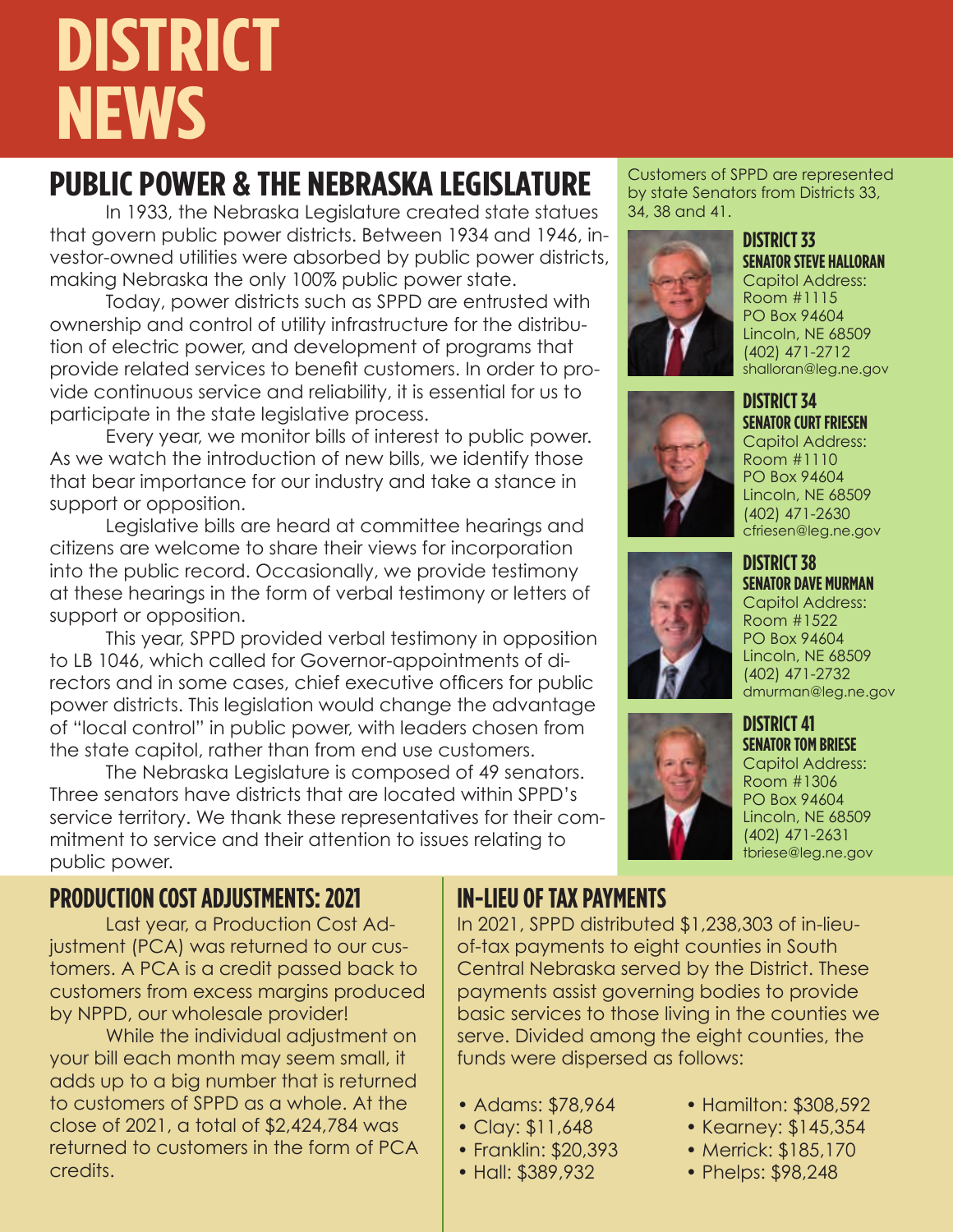# **IRRIGATION ANNUAL REVIEW**

# **REVIEW YOUR RATE SCHEDULES**

Irrigation customers, you recently received your Interruptible Irrigation Service Agreement from SPPD. If you have not submitted your changes for the year, please do so as soon as possible. Review the summary of rates as you consider your desired level of control this summer.

If you have any questions about your individual rate schedule or control calendars, please call 800- 579-3019.

# **POWER FACTOR IMPROVEMENT FOR IRRIGATORS**

This season, all irrigation services 20 horsepower and greater will be affected by our policy which requires the assessment of a power factor adjustment on those services with a power factor that is less than 93%.

Power factor is a measurement of the efficient use of power being used by a customer. Improving the power factor for individual irrigation services provides benefits for our customers and the District. Customers would see the life of their electric motors extended. The District would see a reduction in line losses throughout the distribution system, and it would allow more customers to be added to the existing electric system.

Ultimately, improving everyone's power factor will have a positive effect on both rates and service as we improve the efficiency of our distribution system.

## **CAPACITOR INSTALLATION REBATES**

For customers that decide to improve their power factors to the minimum level and avoid the power factor adjustment in 2022 and beyond, capacitors must be installed for individual services prior to the beginning of the 2022 irrigation season.

To offset the cost for a capacitor, a \$100 rebate is available, with an application and guidelines posted on our website. We have also provided a calculator to help you estimate your potential power factor adjustment.

# **SUMMARY OF RATES 2022 LOAD MANAGEMENT**

### **ANYTIME INTERRUPTIBLE**

Interruption possible any day of the week. Control limited to 72 hours per week, including 6 possible hours on Sunday.

| <b>HP CHARGES</b> | <b>KWH CHARGES</b> |                | <b>BILLING PERIODS</b>             |  |
|-------------------|--------------------|----------------|------------------------------------|--|
| \$25.50<br>Per HP | <b>FIRST 400</b>   | <b>BALANCE</b> | <b>\$0.0557 \$0.036 \$25.50/HP</b> |  |
|                   | kWh/HP             | OF ENERGY      | <b>APRIL 1st</b>                   |  |

#### **FOUR "PLUS" DAY INTERRUPTIBLE**

Interruption possible anytime on the same four designated days each week, including 6 possible hours on Sunday.



## **THREE "PLUS" DAY INTERRUPTIBLE**

Interruption possible anytime on the same three designated days each week, including 6 possible hours on Sunday.

| <b>HP CHARGES</b> | <b>KWH CHARGES</b>                     | <b>BILLING PERIODS</b>                       |                                                                          |
|-------------------|----------------------------------------|----------------------------------------------|--------------------------------------------------------------------------|
| \$36.00<br>Per HP | \$0.0687<br><b>FIRST 400</b><br>kWh/HP | <b>SO.049</b><br><b>BALANCE</b><br>OF ENERGY | <b>\$25.50/HP</b><br><b>APRIL 1st</b><br>\$10.50/HP<br><b>AUGUST 1st</b> |

## **TWO "PLUS" DAY INTERRUPTIBLE**

Interruption possible anytime on the same two designated days each week, including 6 possible hours on Sunday.

| <b>HP CHARGES</b><br>\$41.75<br><b>Per HP</b>           | <b>KWH CHARGES</b><br>\$0.0717<br><b>FIRST 400</b><br>kWh/HP              | \$0.052<br><b>BALANCE</b><br><b>OF ENERGY</b> | <b>BILLING PERIODS</b><br>\$25.50/HP<br><b>APRIL 1st</b><br>\$16.25/HP<br><b>AUGUST 1st</b> |
|---------------------------------------------------------|---------------------------------------------------------------------------|-----------------------------------------------|---------------------------------------------------------------------------------------------|
| <b>FULL POWER</b><br>No planned interruptions of power. |                                                                           |                                               |                                                                                             |
| <b>HP CHARGES</b><br>\$51.00<br><b>Per HP</b>           | <b>KWH CHARGES</b><br><b>SO.1022 SO.074</b><br><b>FIRST 400</b><br>kWh/HP | <b>BALANCE</b><br><b>OF ENERGY</b>            | <b>BILLING PERIODS</b><br>\$25.50/HP<br><b>APRIL 1st</b><br><b>\$25.50/HP</b>               |

Interruptions normally occur between 9 am and 11 pm, Monday through Saturday.

**AUGUST 1st**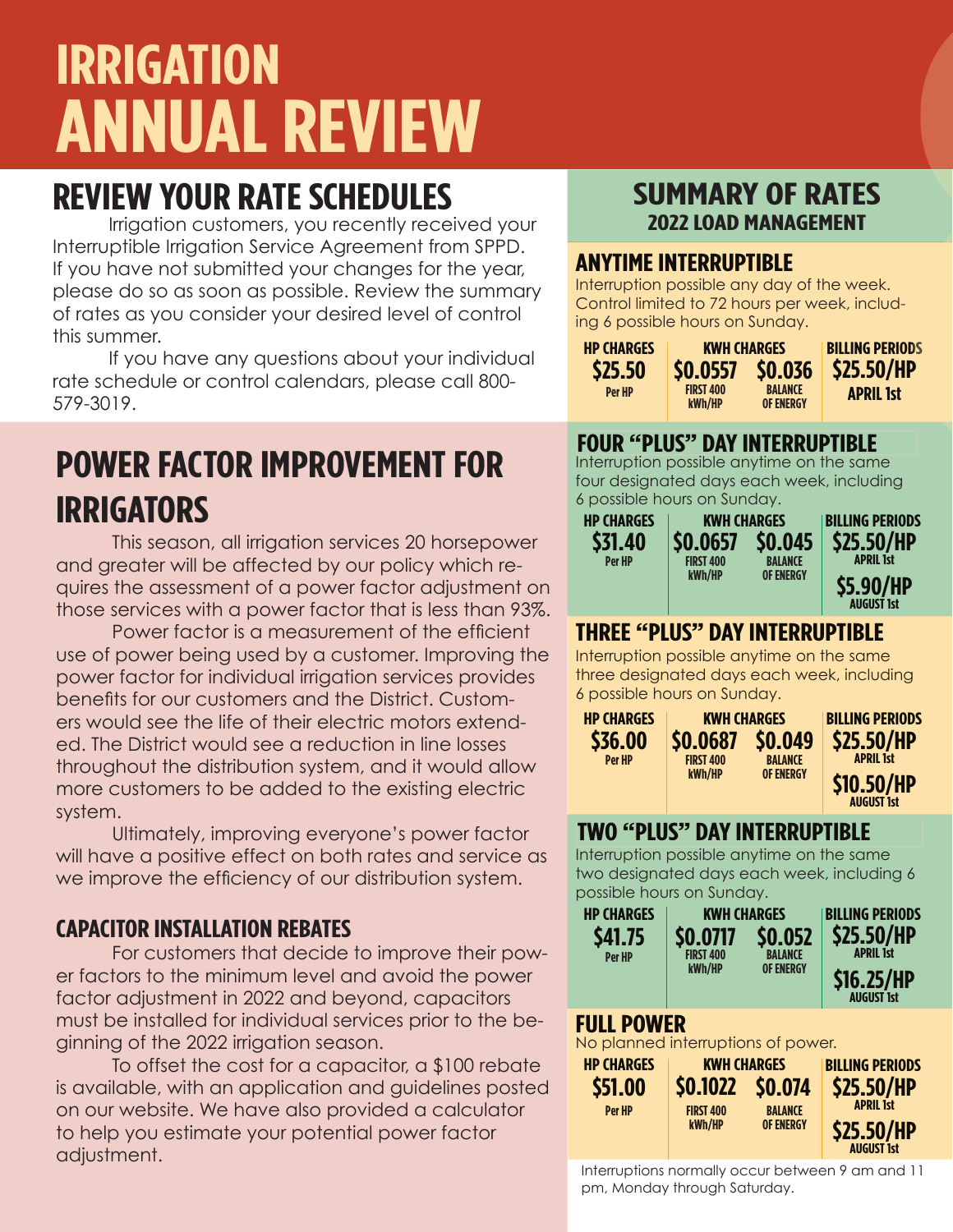# **Safety Tips for PLANTING SEASON**<br> **BEGIN CONTROVER SEASON**<br> **BEGIN CONTROVER SEASON**<br> **BEGIN CONTROVER SEASON**<br> **BEGIN CONTROVER SEASON**<br> **SEASON CONTROVER SEASON**<br> **SEASON CONTROVER STAND ON SURPHER SPACE (SURPHER SPACE SPACE these haza 8** PLANTING SEASON

## **EXAMINE THE RISKS. 1.**

Begin each morning by assessing the work ahead of you. Think about hazards you will encounter and take note of overhead power lines. Plan your work so that you avoid electric facilities, and share these hazards with others working on your farm or in your field.

# **KEEP YOUR 2. DISTANCE.**

Keep yourself and your equipment at least 10 feet away from power lines in all directions, at all times. Exercise caution when raising equipment such as booms or sprayers. It can be difficult to estimate distance, and sometimes, a power line is closer than it looks.

# **KEEP YOUR EYES 3. WIDE OPEN!**

An extra set of eyes can really bring safety into sharper focus on your farm or in the field. Since the actual location of a power line can be deceptive, use a spotter for a second point of view when moving tall or adjustable equipment.

**LOWER YOUR** 

# **EQUIPMENT. 4.**

Always lower equipment extensions to their lowest possible level before moving or transporting them. Wind, uneven ground, shifting weight, or other conditions can cause you to lose control of equipment and make contact with power lines.

## **DON'T TOUCH, EVER! 5.**

If you see a downed power line, keep your distance. NEVER assume that a line on the ground is de-energized, even after a storm. Contact SPPD or the local utility, and urge other people in the area to keep their distance.

## **DON'T BE AFRAID TO ASK FOR HELP. 6.**

Never attempt to raise or move a power line to clear a path. The only people authorized to move a power line is a lineworker from SPPD or the local utility. Enlist in the help of a qualified electrician for work on drying equipment and other farm electrical systems. Don't attempt this work yourself.

# **REACT PROPERLY IF THE REACT PROPERLY IF<br>THE YOU MAKE CONTACT.**

If you're in equipment and contact a power line, stay inside. If you step off, you become the electricity's path to ground and receive a potentially fatal shock. Wait until utility workers have de-energized the line and confirmed it is safe for you to exit the vehicle.

## **OTHER CAUTIONS ON YOUR FARM: 8.**

Be careful not to raise tall items such as ladders, poles, or rods into power lines. Remember, nonmetallic materials, such as lumber, tree limbs, tires, ropes, and hay will conduct electricity, depending on dampness and dust/dirt contamination.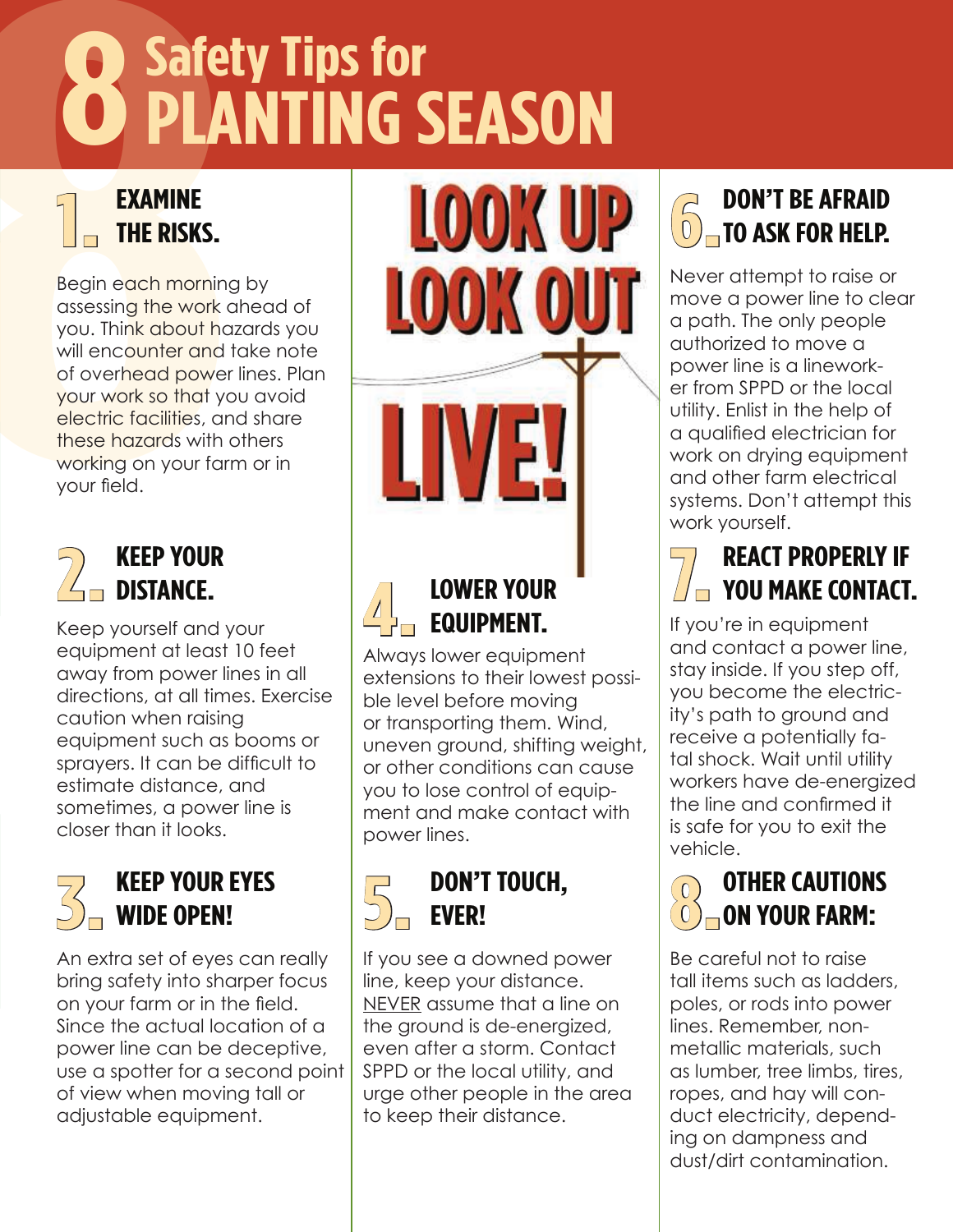# **More News From SOUTHERN PUBLIC POWER DISTRICT**

# **NOTIFICATION OF OVERSIZED LOAD**

Any person transporting a load more than 16-feet high or wider than the roadway must contact the local utility responsible for the infrastructure along the route prior to a move. This is a requirement established by the Nebraska State Legislature and failing to do so may result in a Class II misdemeanor and other fines.

Anyone moving such a load absolutely must not move or manipulate overhead high voltage lines or conductors and related components.

If you are traveling through Southern Public Power District's region, you must fill out the OVERSIZED LOAD PROOF OF NOTIFICATION FORM, which is available at southernpd.com. The completed form must be received by our Engineering/Operations Department 10 days prior to your move.

Also note, oversized load notification must be provided to every utility in which your oversized load will travel. Check with each utility that is in the path of your move.

# **BE AWARE OF SCAMMERS**

We urge our customers to be weary of callers who attempt to collect on electric bills. Scammers are continuous in their tactics and their methods are constantly changing, but their goal is to trick you into providing account information, or payment from various forms, including gift cards.

If you receive a phone call from a person claiming to be a representative of Southern Public Power District, hang up the phone and contact our office at 800-579-3019. We will verify for you the current status of your account. We also encourage you to contact local law enforcement if you receive such a call.

# **FOURTH QUARTER GRANTS ANNOUNCED**

SPPD's Operation ROUND UP Board of Directors approved the distribution of \$11,000 in funds to six applicants from the Fourth Quarter of 2021.

Since its inception in 2014, a total of \$421,115 has been awarded to projects throughout our service region.

Applications for the First Quarter of 2022 are due March 31st. You can learn more about this program on our website, or contact LeAnne Doose at SPPD.

| <b>DONIPHAN FIRE</b><br><b>PROTECTION DISTRICT #6</b> | <b>Lucas CPR Device</b>               | <b>\$2,000</b> | <b>AURORA CHILD CARE</b>                   | <b>Surveillance</b><br>Camera System | \$2,500 |
|-------------------------------------------------------|---------------------------------------|----------------|--------------------------------------------|--------------------------------------|---------|
| <b>NAPONEE VOLUNTEER FIRE</b><br><b>DEPARTMENT</b>    | Personal Protective<br>Equipment      | \$2,000        | <b>CHRIST LUTHERAN SCHOOL</b> Sensory Path |                                      | \$1,000 |
| <b>ROSELAND COMMUNITY</b><br><b>CLUB</b>              | <b>Networking</b><br><b>Equipment</b> | <b>\$2,500</b> | <b>FRANKLIN YEARBOOK</b>                   | Digital Camera                       | \$1,000 |



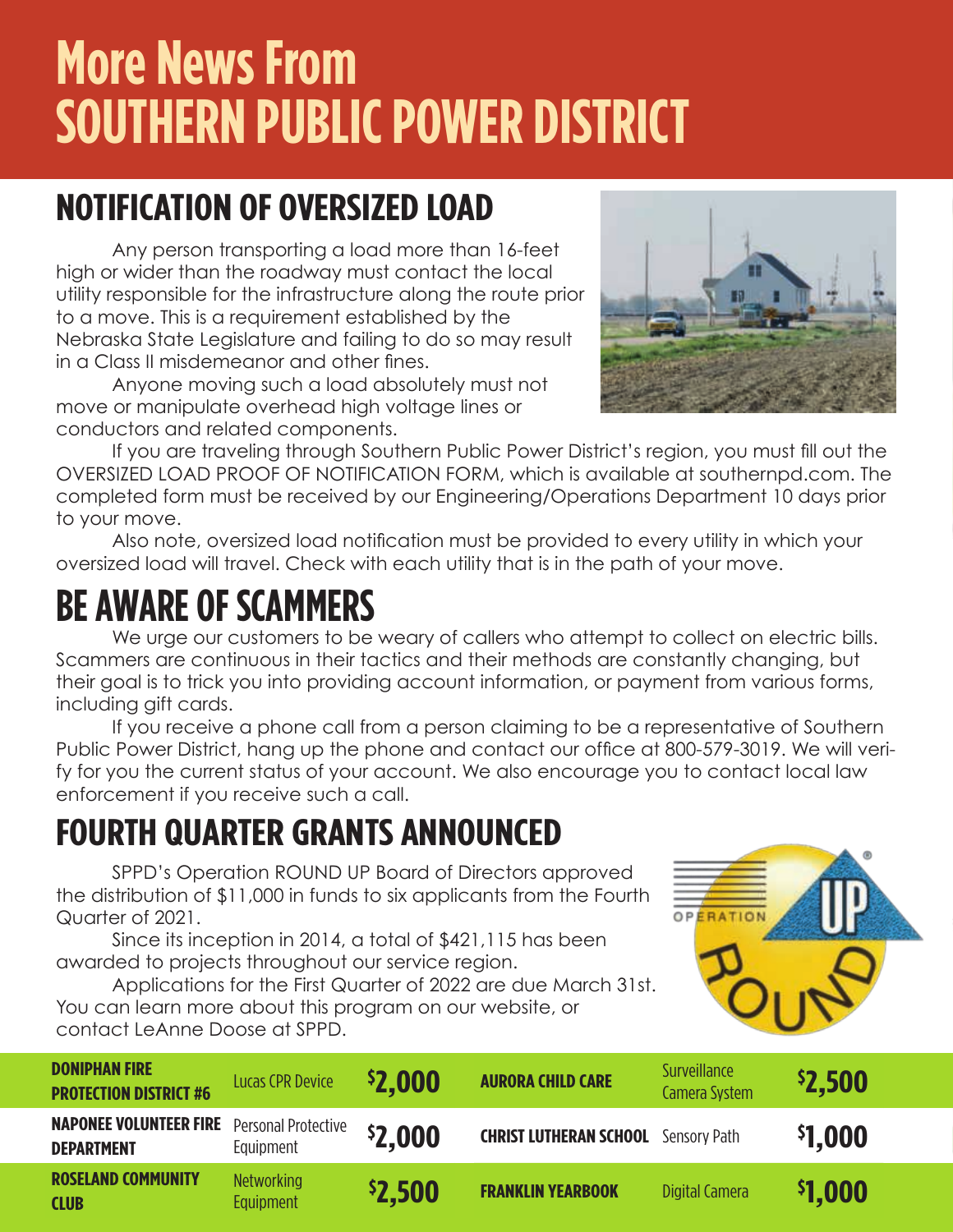# **HELLO SPRING... LET'S KEEP IT SAFE!**



# **DIGGING INTO AN OUTDOOR PROJECT?**

April is National Safe Digging Month, and its also a month when you might consider digging into a new landscaping project or preparing your backyard garden.

Before you dig, dial 811 or visit call811.com first to locate underground utility lines.

# **CONTACT DIGGERS HOTLINE BEFORE PLANTING A TREE:**

# **PLANT TREES SAFELY #811 degree at \$4811.com**

# **LOW TREE ZONE**

Avoid planting within 20 ft. of power lines. If planting is unavoidable, only plant shrubs and small trees that reach a mature height of 15 ft. or less.

 $10.ft$ 

# **MEDIUM TREE ZONE**

Plant medium trees (under 40 ft. when mature) at least 25 ft

# **LARGE TREE ZONE**

Plant large trees (over 40 ft. when mature) at least 50 ft. away from power lines.

away from power lines. Over 40 feet 40 feet high or less Maximum tree height 15 feet  $\pm$ Keep shrubs at least 10 ft. away from transformer doors and 4 ft away from the sides.

0 10 ft. 20 ft. 30 ft. 40 ft. 50 ft. 60 ft. 70 ft.